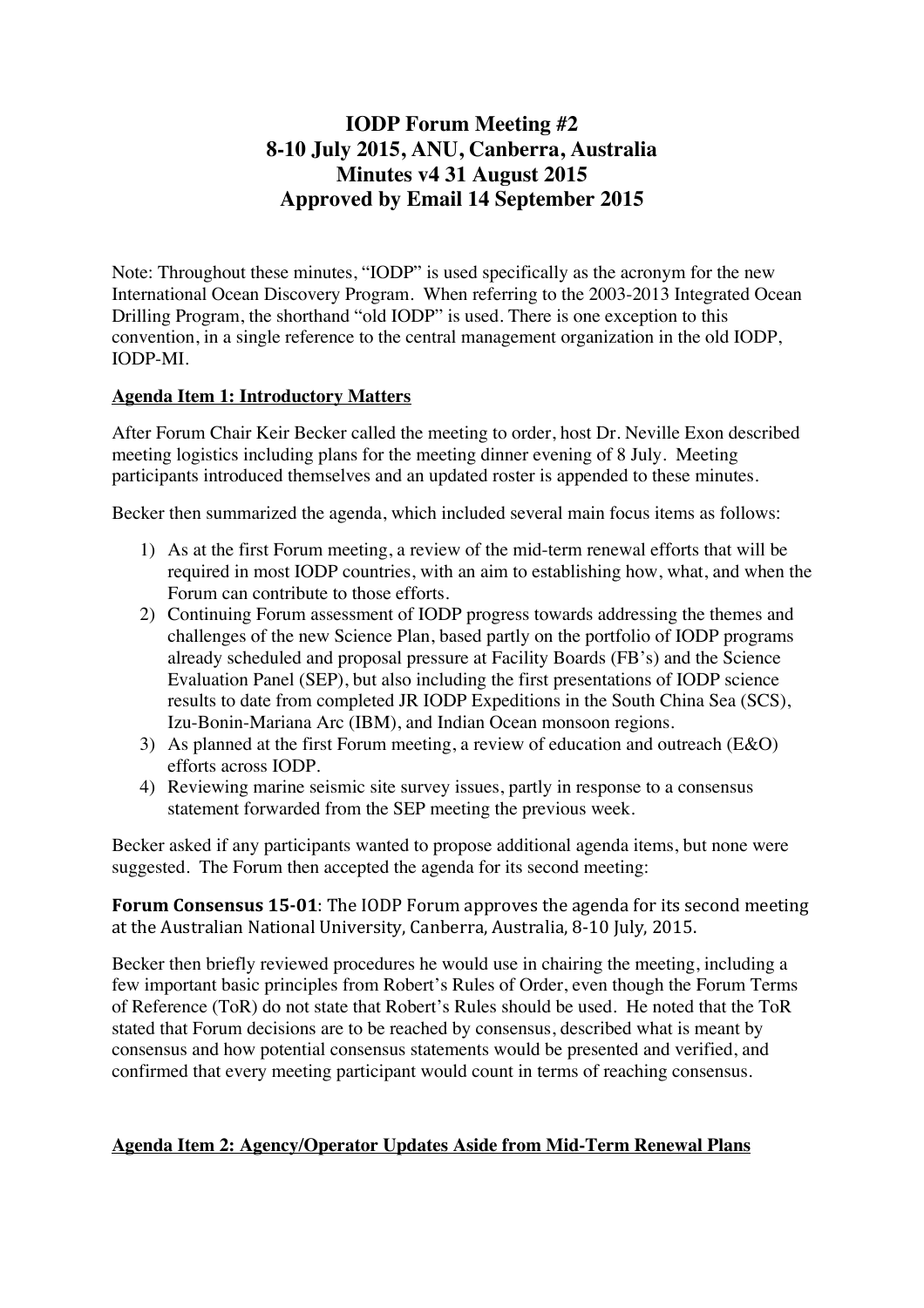The NSF update from J. Allan highlighted the NSF-Ocean Sciences response to the "Sea Change" Decadal Survey of Ocean Sciences report released early in 2015. As that has major implications for US JOIDES Resolution (JR) mid-term renewal plans, it is summarized below under Agenda Item 4. Allan also reported on the 5-year award of a new USSSP contract to Lamont-Doherty Geological Observatory, led by Carl Brenner and described further under Agenda Item 3. Finally, he described plans for a  $3<sup>rd</sup>$ -year contractually mandated review of the performance of the JRSO at Texas A & M University under the cooperative agreement from NSF. This will occur in early 2016, with a week-long visit by the NSF review committee to the JRSO. The review committee will include about eight scientists, including two from the JRFB. The review will begin with input from co-chief scientists of JR IODP expeditions, comparable to co-chief reviews that were formerly held during ODP. The committee will be considered an NSF panel, and its report will be submitted in confidence to NSF, who plan to share the report with JR partners. NSF will use the panel report in deciding whether to re-compete or renew the cooperative agreement with the current JRSO at Texas A&M University.

For MEXT, E. Sato reported on recent personnel changes as of 1 April, including his appointment to succeed Y. Kimura as Director for Deep Sea Research, as well as appointment of a new Director General for the MEXT Research and Development Bureau, M.Tanaka. He summarized a 2014 National Science Council report that endorsed riser operations to deepen the NanTroSEIZE deep riser hole C0002 in the next two years, with other approaches to be discussed after two years. Finally, he reviewed the tight MEXT budget situation for Chikyu operations from JFY 2011-2015, and described several mechanisms recommended by the Ministry of Finance to potentially reduce Chikyu base costs.

In the ECORD Management Agency (EMA) report, G. Camoin reviewed the range of financial contribution levels for the 17 current ECORD members and the potential for in-kind contributions (IKC's). He reported optimism about Spain rejoining ECORD at a significant contribution level and described ECORD contacts with potential new members Turkey and Russia. He also highlighted the success of the ECORD-supported MagellanPlus workshops and noted that ECORD plans to continue that support. Finally, he noted the dates of the next annual ECORD Council/ESSAC meeting, 26-29 October, 2015. In response to a question from J. Austin, he mentioned some issues in getting shipboard participant nominations from some ECORD members as well as in augmenting visibility of the program in some of the ECORD members with smaller financial contributions. There was some discussion about exploring the potential of philanthropy to augment ECORD's financial support.

In the JRSO report, B. Clement reviewed recent JR operational successes. He discussed potential clearance issues for the upcoming Sumatra expedition, specifically for sites in Indonesian waters, but he indicated much of the proposed work could be completed in international waters if Indonesian clearance is not granted. He also mentioned the effects of the Nagoya Protocol in inhibiting microbiological sampling for sites in any national waters. In discussion, S. Humphris pointed out that the best solution involves advance contact and direct collaboration of shipboard scientists with scientists in whose national waters drilling may be conducted.

In the CDEX report, S. Kuramoto highlighted plans for the upcoming 10-year anniversary of D/V Chikyu, including several events in November. He explained the two-year (2014-2015) hiatus in Chikyu IODP operations, largely attributed to the effect of unusually prolonged negotiations for non-IODP work offshore India and finally conducting it this year. He then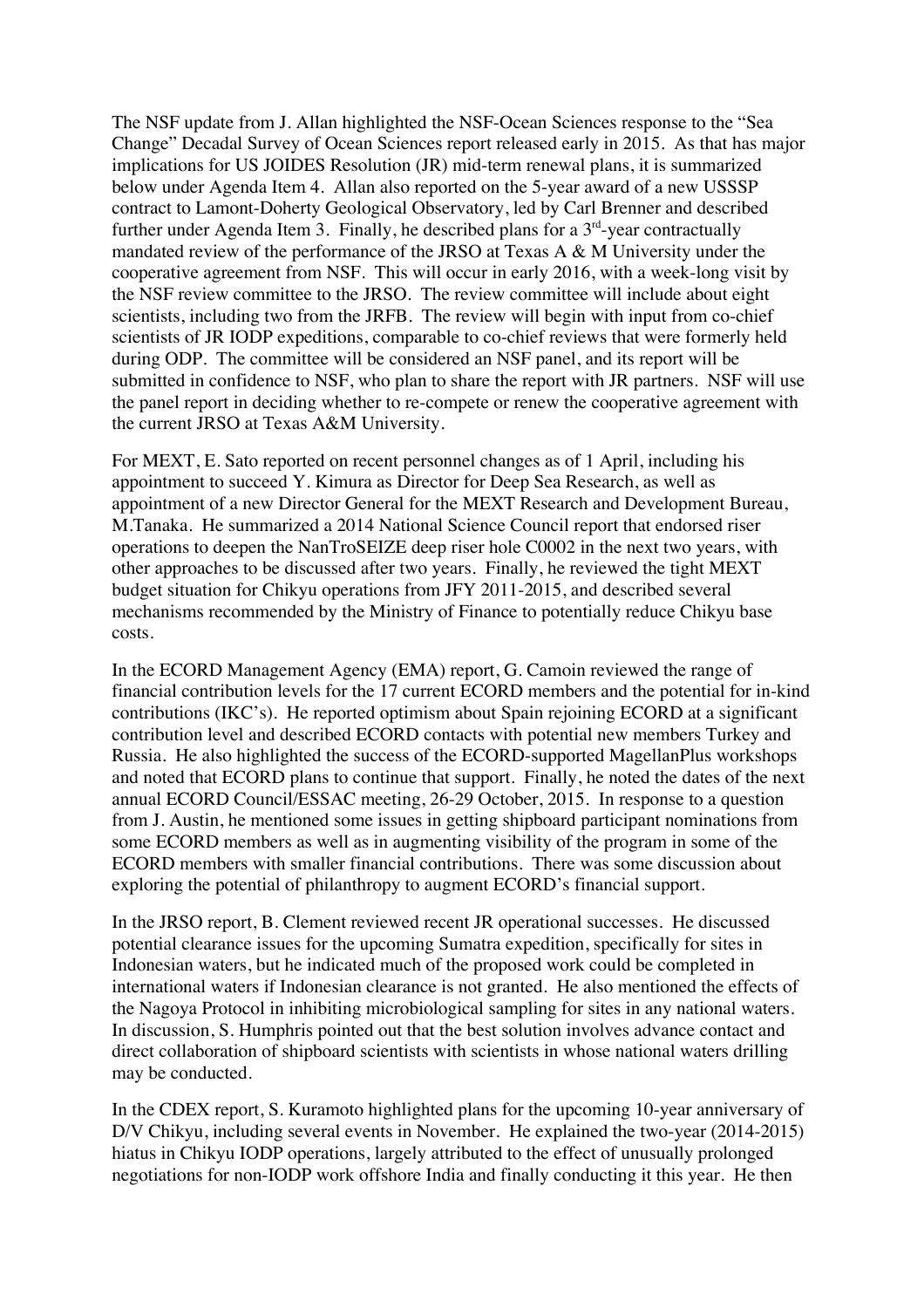described plans to resume IODP work in 2016 with the NanTroSEIZE C0010 riserless observatory work originally planned for 2015 and a 2017 riserless expedition still to be decided, followed by resumption of NanTroSEIZE riser operations at the deep riser site C0002 in 2018. Fulfilling these plans probably requires additional financial contributions from conducting non-IODP work, some of which is still to be negotiated. In response to a question from N. Exon, Kuramoto confirmed that this plan means a possible CPP at the Lord Howe Rise could not be conducted before 2019. He also mentioned the upcoming launch of a new JAMSTEC ship, R/V Kaimei, which will be capable of several options for marine seismic data acquisition in support of IODP or other scientific objectives.

For ESO, R. Gatliff summarized planning for 4 MSP operations to be conducted in 2015- 2018:

- 1) the Atlantis Massif expedition in late 2015 using both MEBO and the BGS Rock Drill from the British ship RRS James Cook, accepted by ECORD as an IKC from the UK;
- 2) Chicxulub impact crater drilling in 2016 using a lift boat, with the ECORD contribution limited to \$8.5M, a \$1M contribution from ICDP in final negotiations, and ongoing negotiations for a potential IKC from Mexico;
- 3) the Antarctic Cenozoic Paleoclimate project in early 2018 (austral summer), using a seafloor drill potentially from the US polar research ship N.B. Palmer; and
- 4) the ACEX-2 program later in 2018 (July-September), with an ECORD cost cap of \$15M, one icebreaker secured as an IKC, and ongoing negotiations to secure two more icebreakers as IKC's.

Gatliff also described some of the wide array of coring and measurement tools that can be used on MSP expeditions. In discussion, there was agreement that the IODP community may need to be made more aware of all the MSP technological possibilities, so the Forum registered the following consensus statement:

**Forum Consensus 15-02:** The Forum notes that MSP technology is rapidly evolving: new tools to be used in the upcoming MSP schedule include two different rock drills, associated (and newly developed) logging capability for those drills. Furthermore, a variety of "in kind contributions" (e.g., icebreakers, support vessels) are being negotiated. As a result, Forum concludes that the IODP scientific community may need to be made more fully aware of all the viable, and in some cases evolving, MSP operations. The Forum suggests that ECORD and ESO publicize the range of MSP possibilities in venues like the ECORD Newsletter and the ESO web site *(*http://www.eso.ecord.org/expeditions/msp.php*).*

### **Agenda Item 3: PMO Updates**

As mentioned in the NSF report, there is a new USSSP office at LDEO under a five-year cooperative agreement with NSF. The new USSSP Director, C. Brenner, summarized the ongoing transition from the former USSSP program at the Consortium for Ocean Leadership, which is still finishing under a no-cost extension. With one exception, LDEO USSSP personnel are in place, the exception being a position for education and outreach to be filled within the next few months. Brenner described plans to (a) continue many elements of the current education and outreach program, and (b) modify the make-up of USAC with a somewhat smaller core membership but drawing in a larger range of outside expertise on an ad-hoc basis. He also described (1) an ongoing search for a new USAC chair, to be in place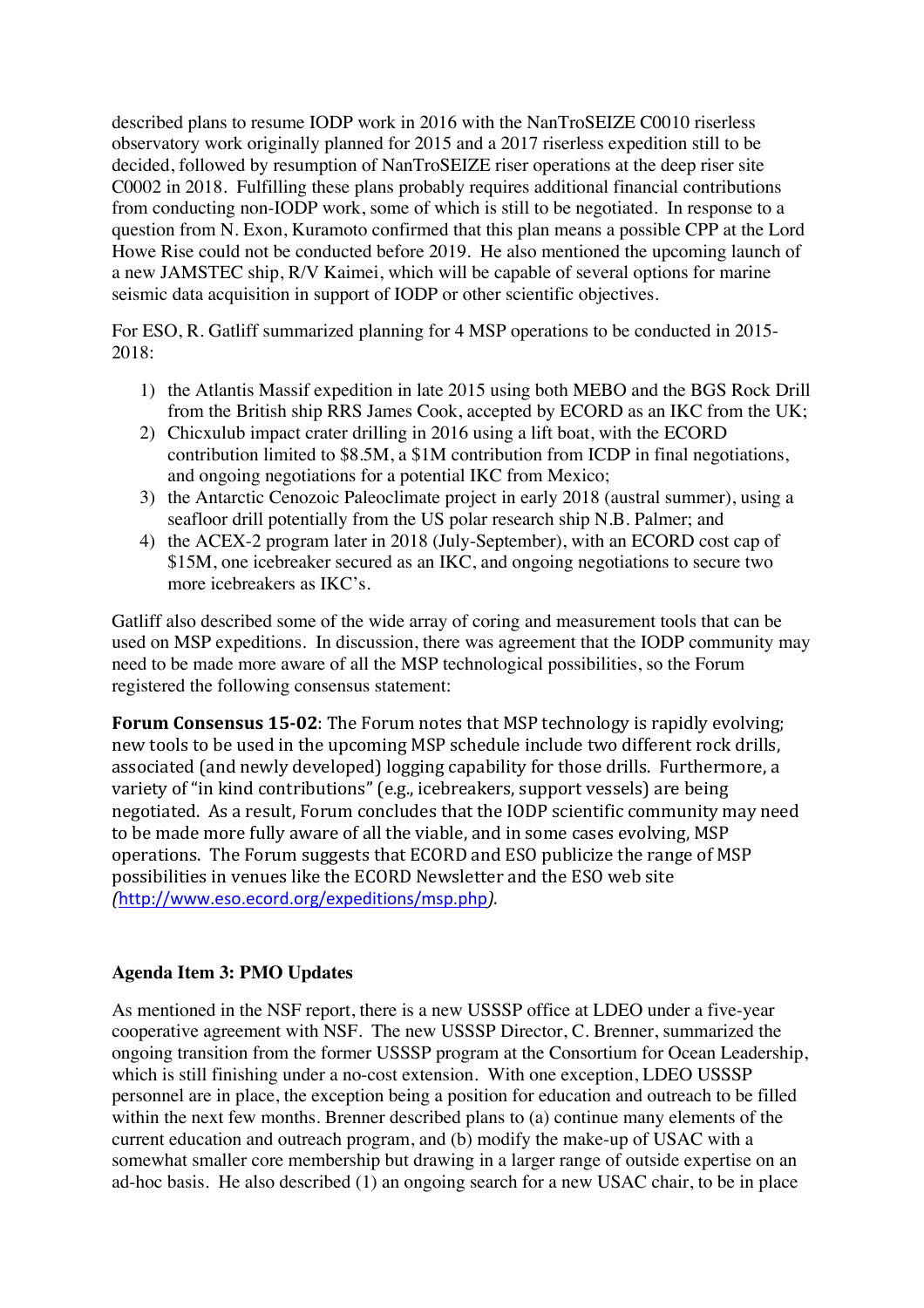by 1 October 2015, and (2) plans to shift to an online process for many USAC functions such as workshop proposal reviews and applications for shipboard participation.

For J-DESC, H. Nishi summarized the participation history of Japanese scientists on recent IODP expeditions, J-DESC workshop activities, and J-DESC education and outreach activities.

ANZIC and China made their reports in the context of Agenda Item 4 immediately below.

### **Agenda Item 4: Plans for Mid-Term IODP Renewal**

As context, at the first Forum meeting, there was a thorough review of plans for mid-term renewals in all IODP countries, mostly to take place as of 2018-2019. At that review, a majority of IODP country representatives reported similar processes and criteria for renewal. For the Platform Providers, these plans include some sort of internal country or consortium review occurring in 2017, and a mix of criteria for successful renewal involving both good science results measured against the Science Plan and success of their financial models for platform operations. The IODP partner with the most imminent renewal process was ANZIC, so there was particular interest at the second Forum meeting in their prospects.

As noted above, the release of the "Sea Change" US Decadal Survey of Ocean Sciences report in early 2015, followed by the formal NSF Division of Ocean Sciences response in May, were the major renewal-related events since the first Forum meeting. These documents are widely available so will not be reviewed in any detail in these minutes. As summarized by J. Allan, NSF accepted the recommendations of the report, which were centered on restoring a healthier balance between research and infrastructure funding within the Division of Ocean Sciences. The report recommended reducing infrastructure costs to NSF for all three major Ocean Sciences assets, including the US research fleet, JR, and the Ocean Observatories Initiative. IODP and JR fared quite well, being judged of very high relevance to ocean science priorities identified in the report. Allan reported that the recommended initial 10% cut in JR infrastructure costs to the US has already been met through greater efficiencies in the JR operating budget and ship track, as well as NSF assuming risk for changes in fuel costs and major drillstring losses. Allan further noted that a total reduction of about \$8M in annual operational costs has been made in the last several years through these efficiencies. There is also additional income to Ocean Sciences from CPP expeditions, with some proportion of that income being returned to the Division to help support core research. Allan reported that this model can be expected to hold successfully through the mid-term renewal, with at least four and quite possibly five JR expeditions per year.

Allan showed a timeline for the US renewal effort that will involve a US community workshop sometime in 2017, and reports to the National Science Board starting in spring 2018. Allan emphasized that, to successfully justify mid-term renewal of US JR operations, NSF will need JR partner commitments to increase in the post-renewal financial model. Currently, partner base contributions provide about 1/4 of the JR operational costs, and NSF will seek for the second phase of the new IODP to increase the base contribution level so that it provides at least 1/3 of the JR operational costs, similar to the proportion at the end of ODP. In addition, NSF aims to increase the number of US scientists who sail on JR. Thus, NSF's position is that increases in partner contributions will be required in order to maintain current quotas of partner shipboard participants for post-renewal JR operations. In response to a question from J. Austin, Allan noted that achieving these goals will require formal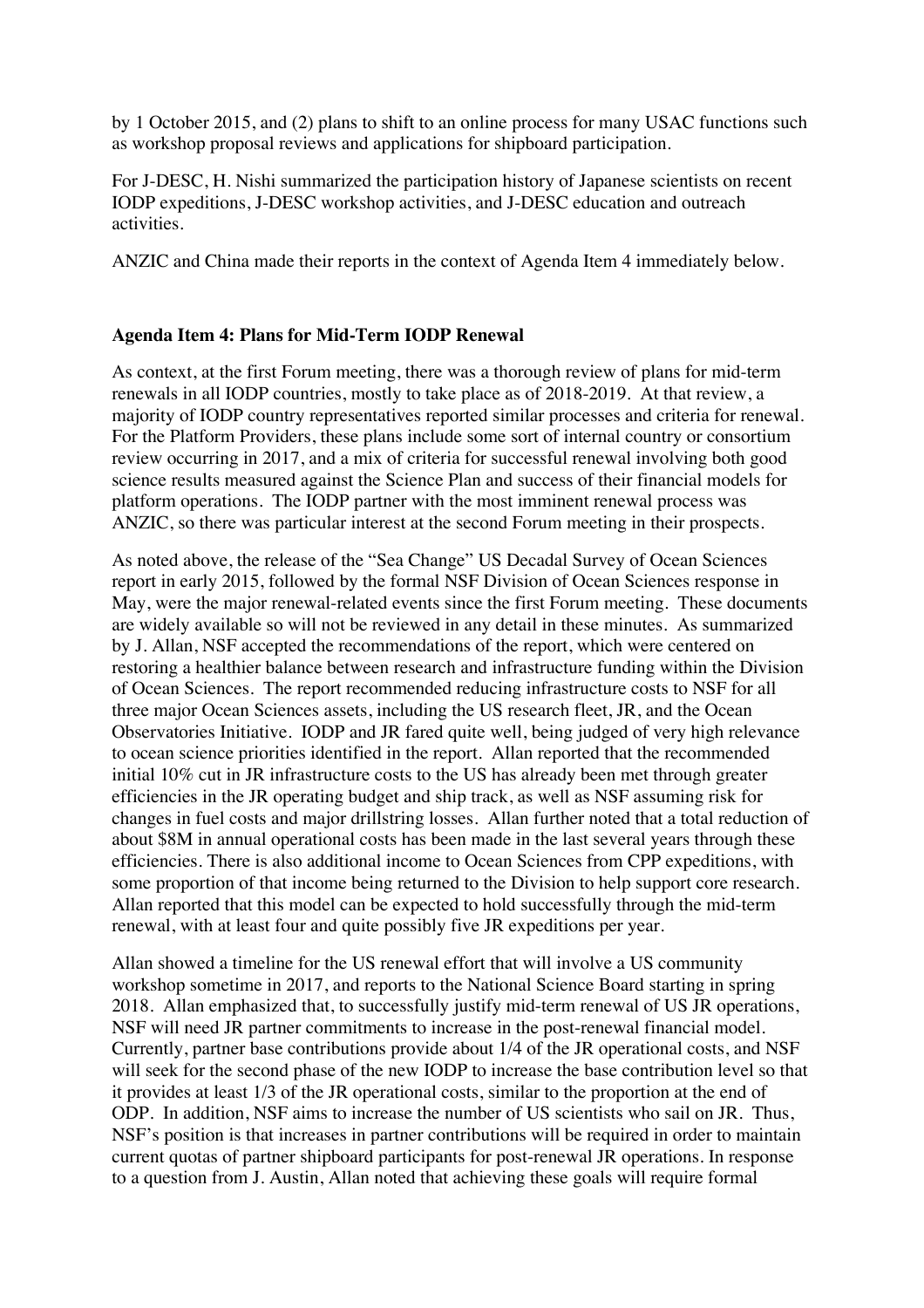renegotiation of MOU's with JR partners in early 2018, with preliminary negotiations beginning even sooner.

E. Sato updated the Forum on the expected renewal process within Japan. He noted that an internal Japanese review would probably occur some time in 2018, in terms of both support for Chikyu and participation of Japanese scientists in all international aspects of IODP. He also noted that there are annual reviews that are sent to the Minister of MEXT. He noted that no funding carryover will be allowed beyond the March 31, 2019 end of the current phase of Chikyu operations. In response to a question from G. Camoin, Sato noted that a decision on continuing Chikyu IODP operation into the next phase of IODP would probably occur in 2018.

For ECORD, G. Camoin noted that 12 of the 17 current members are committed through FY2018, four through FY2016, and the last committed only through FY2015. He provided further details as to the nature of the 2017 ECORD review that he had anticipated during discussions at the first Forum meeting. Plans are to appoint an ECORD Evaluation Committee of 7-10 members in January of 2017, with the committee to hold one formal meeting likely in Bremen. The committee will be expected to provide a final report to ECORD member national funding agencies by mid-2017, with renewal funding decisions expected by late 2017 or early 2018. As Camoin noted at the first Forum meeting, the review will focus on three aspects: the impact of MSP science in relation to the Science Plan, the scientific benefit of ECORD participation in all IODP operations (i.e., including JR and Chikyu), and efficiencies of the MSP/ECORD management and finances.

N. Exon reported on the Australian renewal activities, which are on a much shorter timeline given that current funding is assured only through the end of the present year. Australian members of ANZIC have proposed a five-year renewal under the assumption that partnership contributions would remain as in the current phase. This is currently under review, with good external reviews already in hand, and funding decisions expected later this year. He noted that one potential outcome is a positive funding decision, but for a term of less than 5 years at an annual level of \$3M Australian, with about ¾ coming from the Australian Research Council and the remainder from university partners. The role of New Zealand is also to be renegotiated. Within New Zealand, contributions to ANZIC are assured until the end of 2017, with negotiations for future years still to be conducted.

P. Wang reported on the vision for renewal within China. He noted that there are efforts underway to raise the visibility of scientific ocean drilling in China, and the three SCS CPP expeditions are very helpful in this regard. He expressed confidence that China will increase its contribution to IODP, and also noted that China wants to explore options that include concrete contributions within China in addition to simply increasing partnership fees. As three possible examples, Wang noted that China might want to consider building a new core repository, providing MSP's as additional contributions, and/or building and contributing a new generation of scientific drilling vessel. With respect to the last, D. Kroon suggested that a possible new drill ship should be designed with deep crustal drilling capabilities intermediate between JR and Chikyu capabilities. J. Allan noted that the new IODP could have greater flexibility to accept such contributions, and J. Austin suggested other options for Chinese contributions such as engineering support for new systems, perhaps in conjunction with industry.

After the presentations from IODP partners on their specific renewal plans, there was a discussion as to how the Forum could contribute to these efforts. There was general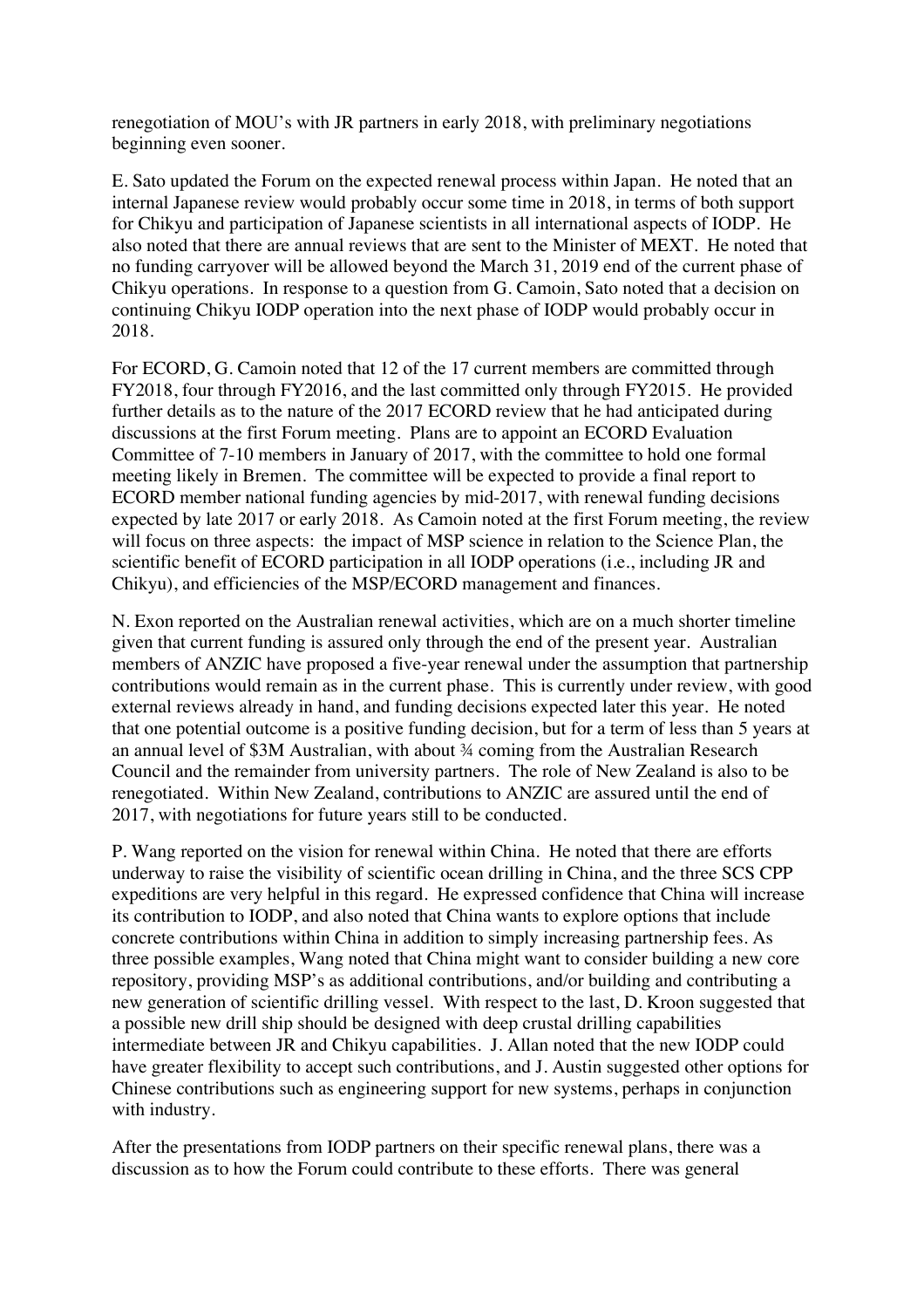agreement that summaries of IODP scientific progress produced by the Forum could be very helpful in the separate renewal processes. This discussion was revisited – producing a formal consensus statement – after presentations by the Forum, SEP, and Facility Board chairs on IODP progress to date toward the Science Plan described in the section below.

### **Agenda Items 5-7: Progress Toward Achieving the IODP Science Plan**

As noted at the first Forum meeting, probably the most important aspect of the general purpose and mandate of the IODP Forum is to assess program-wide IODP progress towards addressing the themes and challenges of the new Science Plan. As at the first Forum meeting, this section of the agenda included presentations by the Forum chair and SEP cochair, followed by updates about scheduling decisions made at the three spring FB meetings. Details of the last are or will be available in the respective FB minutes, so are not repeated here. The first Forum meeting occurred just two months after the first IODP expedition, too early to assess any scientific results. At this meeting fourteen months later, the Forum received its first summaries of IODP preliminary results, presented by P. Wang for the first South China Sea expedition, R. Arculus for the three IBM expeditions, and B. Clement for three very recent Indian Ocean monsoon expeditions.

The Forum chair's summary focused on the balance of scheduled expeditions and proposal pressure mapped onto the four main themes and fourteen challenges of the Science Plan, but less than two years into the program did not involve assessment of scientific results of completed IODP drilling. That initial summary indicated reasonably good coverage of the SP themes and challenges, with only one challenge (Limits of Subseafloor Life within the Biosphere Frontiers theme) under-represented in the expeditions now scheduled through 2018. At the first Forum meeting, most IODP agency representatives stated that, for successful mid-term renewal, it would not be considered necessary for IODP to have addressed every challenge in the Science Plan. Thus, the coverage by scheduled programs and proposals of IODP themes and challenges would seem to indicate even better IODP performance toward achieving the science plan than deemed necessary for mid-term renewal. In discussion, D. Kroon and J. Austin emphasized that, as renewal approaches, the Forum will need not only to map expeditions and proposals onto and synthesize results within Science Plan challenges, but also to assess what important scientific opportunities remain within the themes and challenges for the second five years of IODP.

SEP co-chair D. Kroon briefly updated the Forum on proposal decisions at the last two SEP meetings, described the greatly simplified site data classification scheme adopted at the SEP meeting a week earlier, and reviewed the large rotation of SEP membership that will occur before the next meeting in January 2016 (including his replacement as co-chair still to be named). The SEP has the right to (a) advise the Facility Boards and Forum if they perceive weaknesses in the proposal pool and (b) make suggestions to stimulate proposal pressure to address those weaknesses. He noted that SEP has no suggestions in that regard at this Forum meeting, consistent with the Forum chair's assessment of reasonable balance of expeditions and proposals across the themes and challenges of the Science Plan.

ECORD FB chair K. Gohl summarized upcoming changes in the EFB membership, including the naming of G. Lericolais as new chair as of 1 January 2016. He summarized MSP scheduling decisions made to date by the EFB, including the four 2015-2018 expeditions that had been described earlier by R. Gatliff of ESO. He discussed the financial constraints that require a balance of low-cost to expensive expeditions in order to achieve the ECORD goal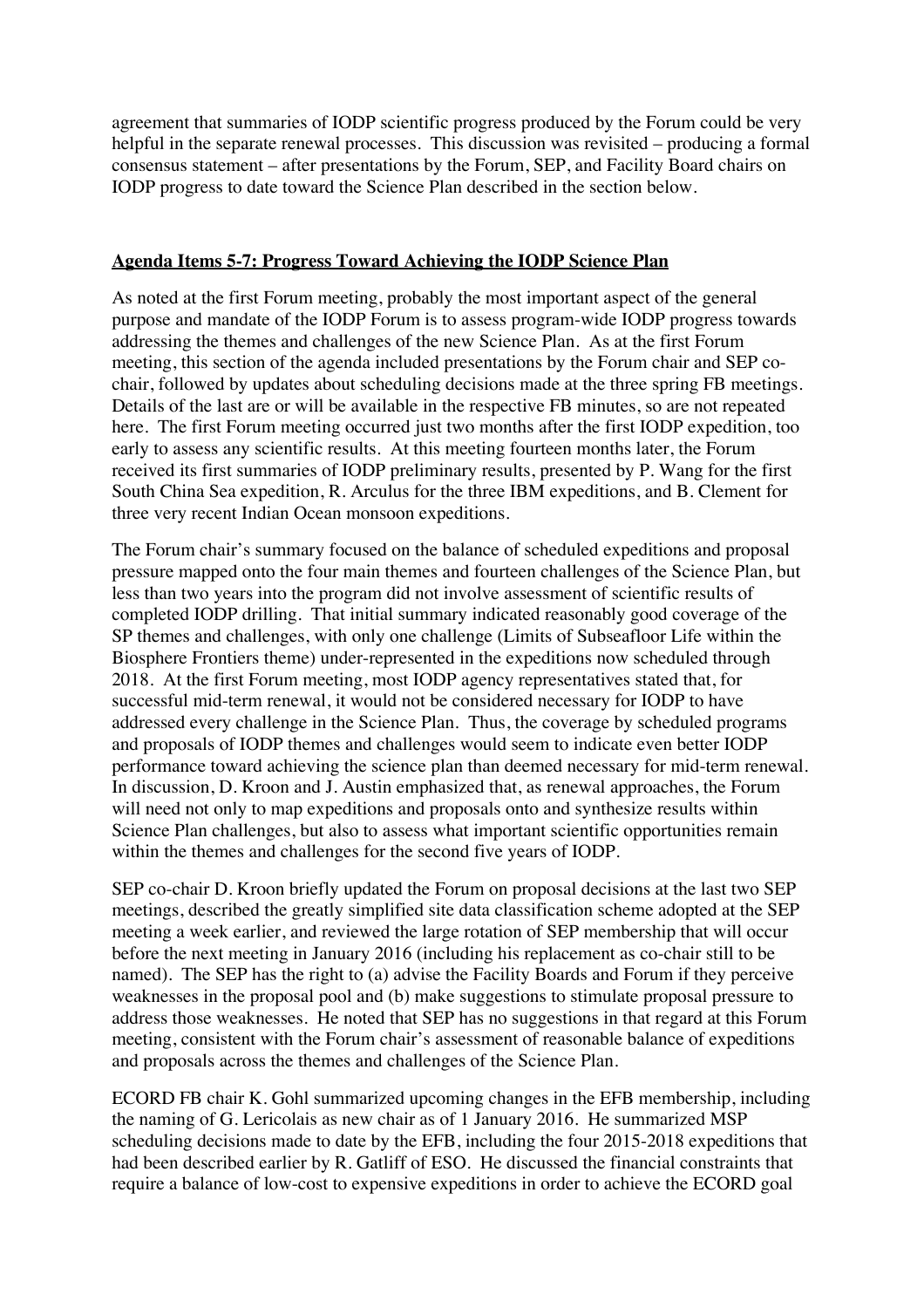of conducting one MSP expedition per year in IODP. He also projected how that goal might be achieved generically for the second five years of IODP, with three low-cost expeditions in 2019, 2020, and 2022 allowing for one medium-cost expedition in 2021 and one more expensive expedition in 2023. For the low-cost expeditions, provisional reservations have been made for MeBo70/200 and the BGS RD-2 in 2020 and 2022, and ECORD is aiming for research vessel IKC's for potential seabed drill and long piston-coring programs.

New CIB chair Y. Tatsumi was not in attendance, so N. Eguchi summarized the results of the two CIB meetings that had been held since the first Forum meeting, CIB#2 in July 2014 and CIB#3 in March 2015. He presented the more important consensus statements from both meetings. These included recommendations for the remaining Chikyu IODP schedule up to mid-term renewal: a NanTroSEIZE riserless observatory expedition now rescheduled for spring 2016, another riserless expedition in 2017 to be named, and resumption of NanTroSEIZE riser operations in the deep C0002 site in 2018. Three other major riser programs are now at CIB (CRISP, IBM, and Hikurangi) and will be considered active with no implied priority and no project coordination team (PCT) activity until an appropriate window for Chikyu riser drilling opens up. The Chikyu IODP funding situation dictated a CIB consensus that no further riser drilling proposals could be accepted unless they are CPP proposals. In 2014, CIB agreed to form a mantle drilling working group but implementation has been delayed. Finally, Eguchi summarized changes in the CIB membership, including replacement of G. Kimura as chair by Y. Tatsumi as of 1 April 2015.

JRFB chair S. Humphris updated the Forum on outcomes of the mid-May JRFB meeting. These included schedule recommendations for 4 programs in FY17-FY18: Mariana Convergent Margin and South Chamorro Seamount, a two-expedition South China Sea Rifted Margin CPP, Australia Cretaceous Climate and Tectonics as first expedition in FY18, and Hikurangi Subduction Margin later in FY18. Humphris briefly described the objectives of each of these programs. An important expectation from scheduling two CPP expeditions in FY17 is that there will be ten months of operations in both FY18 and FY19. The schedule allows insertion of additional FY18 expeditions in the Australia-New Zealand region. It also indicates the beginning of JR's move eastward across the South Pacific to the South Atlantic as previously stated by JRFB. The JRFB reaffirmed that projected cruise track, anticipating beginning to drill in the South Atlantic in FY19 with an expectation of a "few years" of operations in the Atlantic and its marginal seas. Humphris concluded with an update on JRFB membership, including her replacement as chair by A. Koppers as of 1 October 2015.

As noted above, during earlier discussions after presentations from NSF, MEXT, and ECORD, those agencies agreed that summaries of IODP scientific progress produced by the Forum could be very helpful in their renewal processes. Further discussions were focused on refining the nature of the summaries to be produced by the Forum and a working plan for producing them. These discussions continued over two days following the progress updates from the Forum, SEP, and Facility Board chairs, and resulted in the following consensus:

**Forum Consensus 15-03**: As the  $\sim$ 2018-2019 mid-term renewal of the International Ocean Discovery Program approaches, the Forum recommends the preparation of 1-2 page, summaries of recent expedition-based achievements vs. further opportunities for each of the 14 challenges of the IODP Science Plan. These summaries should be written in a style that is appropriate to target funding managers, non-specialists and the general public. If possible, these summaries should be produced in time to distribute in 2017 to all national and consortium members engaged in IODP-renewal processes. Possible mechanisms to produce these summaries might range from:  $(a)$  <1 day meetings of Co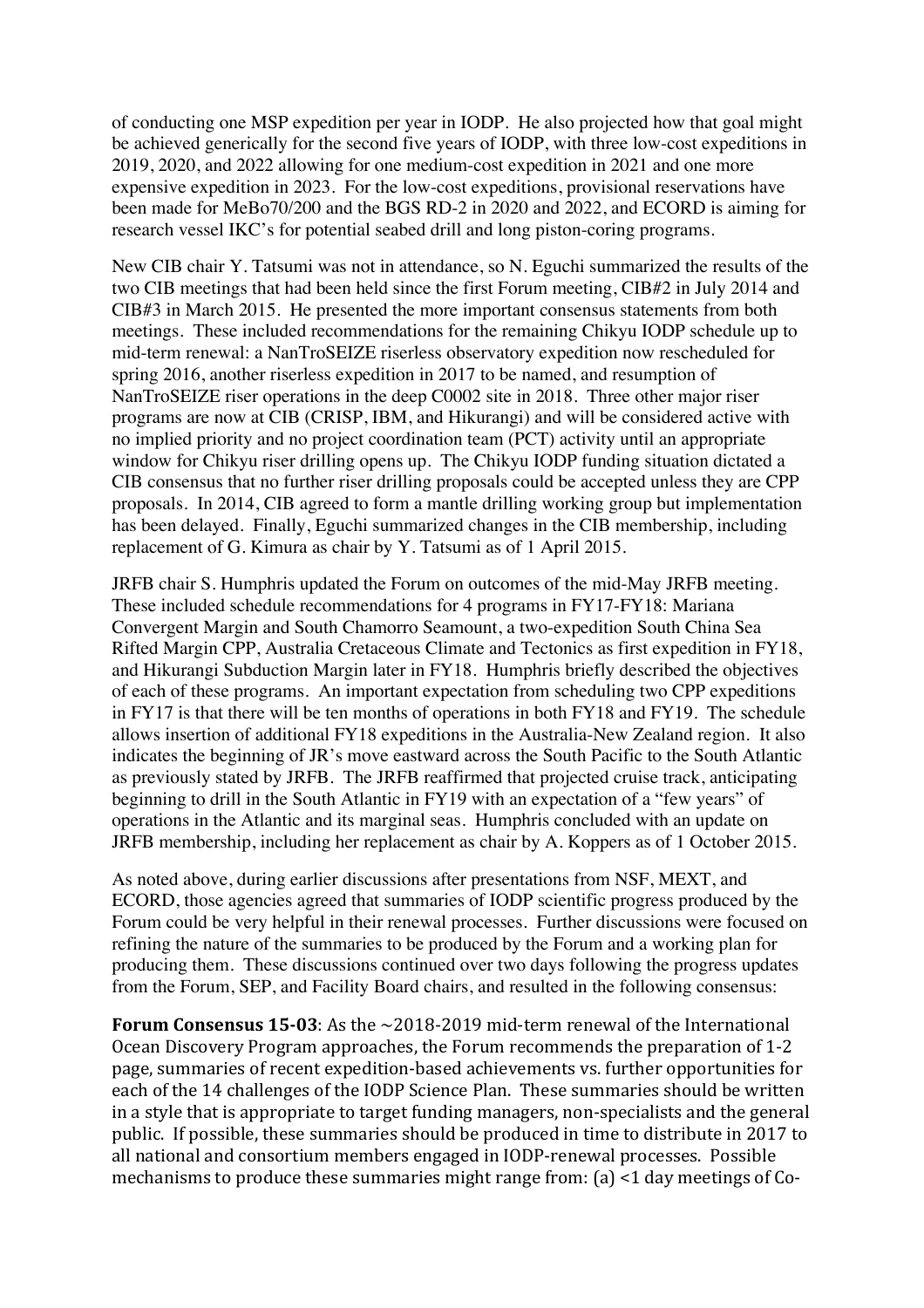Chief scientists and outside experts, in association with major conferences such as AGU, EGU, or  $[pGU, to (b)$  synthesis mini-workshops (not more than  $\sim 6$ -10 participants) for major IODP efforts, such as the multi-expedition investigation of the Asian and Indian Ocean monsoons. The Forum strongly supports efforts by national and consortium IODP offices to consider providing appropriate levels of financial support for these efforts, to take place over the next 12-18 months.

As this consensus statement was being accepted, J. Allan noted that the "co-chief review" section of the planned 2016 NSF review of the JRSO described above would present an excellent opportunity to ask co-chief scientists of JR expeditions to produce initial drafts of expedition accomplishments that the Forum could modify for its summaries directed toward renewal.

### **Agenda Item 8: Overarching Educational and Outreach (E & O)Activities**

In the new Program structure, public relations and educational activities are mainly conducted and funded within individual IODP countries or consortia. The Forum mandate includes "stimulating overarching public relations and educational activities," but no control of any funding for these activities. For that reason, the first Forum meeting had identified a review of education and outreach across IODP as a special focus of this second Forum meeting. This section of the agenda started with reviews of education and outreach in each of the IODP countries or consortia, and then moved on to a discussion as to whether there could and should be a more overarching approach across the program.

N. Hallmann of EMA presented a comprehensive overview of the extensive ECORD E & O activities. ECORD resources include a range of printed and electronic documents and internet presence. Activities in 2015 included or will include booths and Town Halls at EGU and AGU meeting, support to the Japan Geoscience Union (JpGU) meeting, and a press conference for Exp 357. Activities planned for 2016 include a press conference for the Chicxulub expedition, and booths and related activities at EGU and AGU again, plus the International Coral Reef Symposium (ICRS) in Hawaii in June and International Geological Congress (IGC) in South Africa in late August-early September. ECORD also conducts summer schools, a distinguished lecturer program, and ECORD School of Rock, plus it administers scholarships and small research grants. The direct budget for these activities is about \$50k/yr, although it does not include salary costs or host support provided for various activities. J. Austin asked if the IGC in South Africa in 2016 represented a good opportunity to showcase IODP with possible South African membership in mind. This generated considerable discussion and support, especially given that South Africa is already an ICDP member. The Forum came to consensus to endorse a strong IODP presence at the 2016 IGC meeting:

**Forum Consensus 15-04:** The IODP Forum recommends that all IODP Platform Providers coordinate their actions towards the development of joint activities at the occasion of the International Geological Congress which will be held on August 27th-September 4th, 2016 in Cape Town, South Africa. Activities should include the organization of an IODP-ICDP booth, an IODP-related science session, and membership drive for South Africa.

S. Kuramoto described CDEX E  $\&$  O activities, and it was noted later that J-DESC will report on its E & O activities at the next Forum meeting. Recent CDEX activities included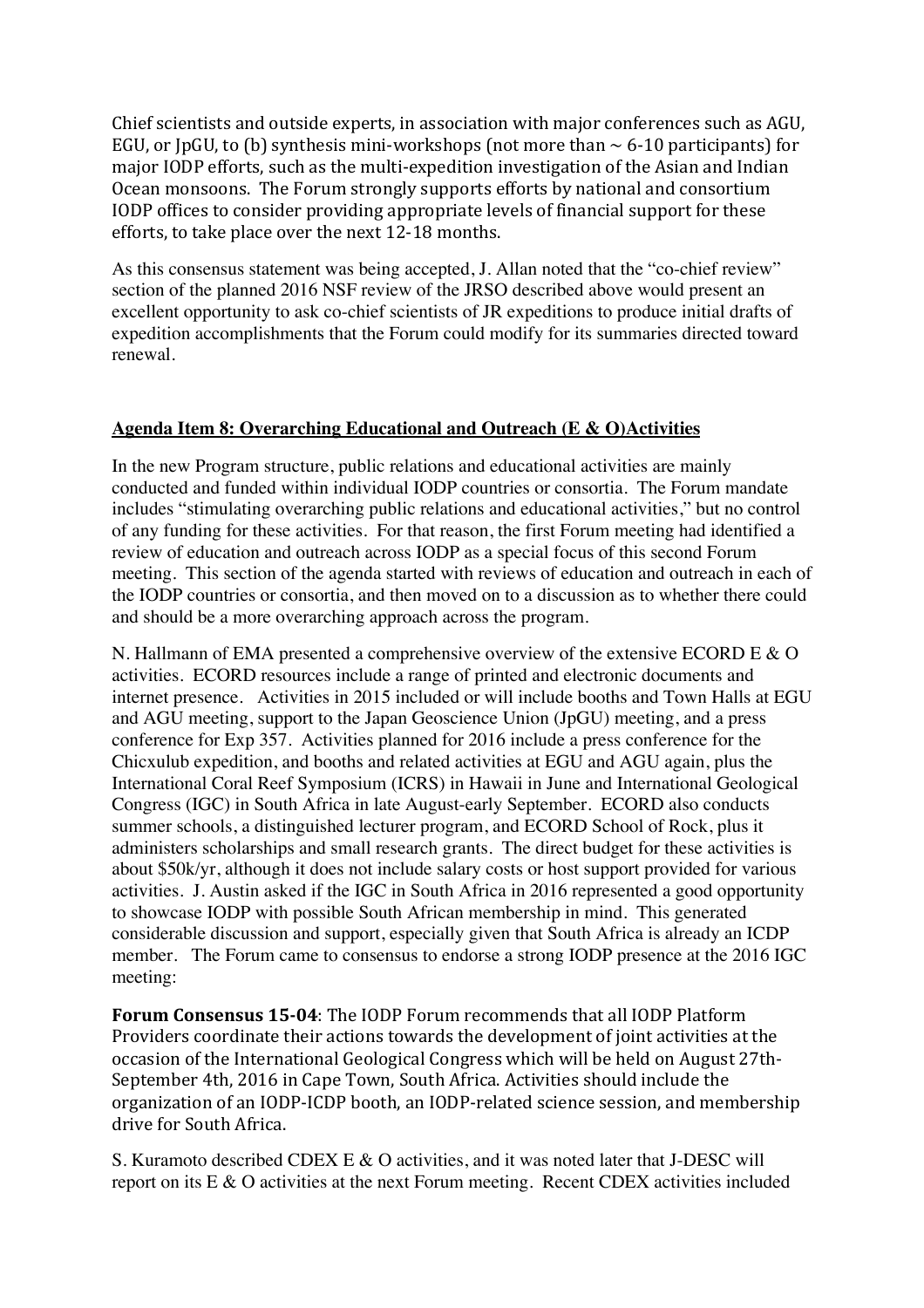booths at major meetings like Fall AGU, JpGU, and the 2015 UN world conference in Sendai on disaster risk reduction. CDEX also has an extensive media presence within Japan, and is planning a major redesign of its web site. Finally, Kuramoto described plans for the  $10<sup>th</sup>$ anniversary celebration for Chikyu in November, noting that it will provide a major opportunity for increasing Chikyu visibility in Japan.

C. Brenner then described the new USSSP approach to E & O. He noted the two have generally been lumped together in the US, but he considers education more "mature" than outreach and wants to focus on the outreach aspects. In that regard, USSSP will continue to support the School of Rock, graduate student fellowships, the Ocean Discovery Lecture Series (formerly called Distinguished Lecturer), the Onboard Outreach program (formerly called Educator at Sea), and the joidesresolution.org web site. He also described a new initiative to collaborate with the American Museum of Natural History by providing US IODP scientists to participate in their Milstein Science Series. He also emphasized a new initiative in social media outreach, noting that, to be successful, it must direct users to deeper content.

S. Tuo then summarized recent Chinese E & O activities, which were mostly focused on the opportunities represented by the first South China Sea CPP. The expedition itself represented a good opportunity for young Chinese geoscientists. There was good public and press interest, although there was also some misinformation in one or two press reports. In discussion of the last, J. Allan noted that there is no central authority in IODP with any kind of control over outreach. B. Clement noted that the JRSO is working on a primer in support of organizing communications to press and public about JR expeditions.

N. Exon and R. McKay then reported on E & O activities within ANZIC. IODP is not well enough known by some important groups in Australia or New Zealand, so a serious approach will be required to make it more visible. Toward that end, ANZIC will take advantage of the present and upcoming JR presence in the region. For example, a VIP group of 150-200 will be visiting JR while in Fremantle this month. The following Indonesian Throughflow expedition will represent a good opportunity to engage media, public, and industry interest, and Australian co-chief scientist S. Gallagher will coordinate all media contact.

N. Hallmann closed the presentations with a perspective from the ECORD E & O Task Force that suggested a need for a new IODP "umbrella" for overarching E & O. She noted that E & O directors from IODP partners are invited to the annual meeting of the ECORD E & O Task Force. The stated aim of a more overarching approach would be to increase the visibility of all IODP members as part of an international science program by having common goals, E & O strategies, and resources. The last could include the IODP website, the journal Scientific Drilling, common IODP brochures, and core replicas. (In the following agenda section, H. Given noted that the task description from NSF for the Science Support Office provision of www.iodp.org does not include an E & O aspect.) Hallmann proposed that there should be regular communication among all partner  $E \& O$  personnel to coordinate  $E \& O$  activities across the program at no additional cost and to exchange opportunities. She also suggested that there should be a review of IODP E & O activities at every Forum meeting.

In subsequent discussion, there seemed to be good agreement on the value of overarching education and outreach throughout IODP, but some uncertainty as to the best approaches. J. Allan suggested that the PMO's need to meet to exchange best practices, and that this could occur either within the Forum as specific agenda items or as a separate meeting associated with the Forum. K. Becker noted that one reason three days were allocated for this Forum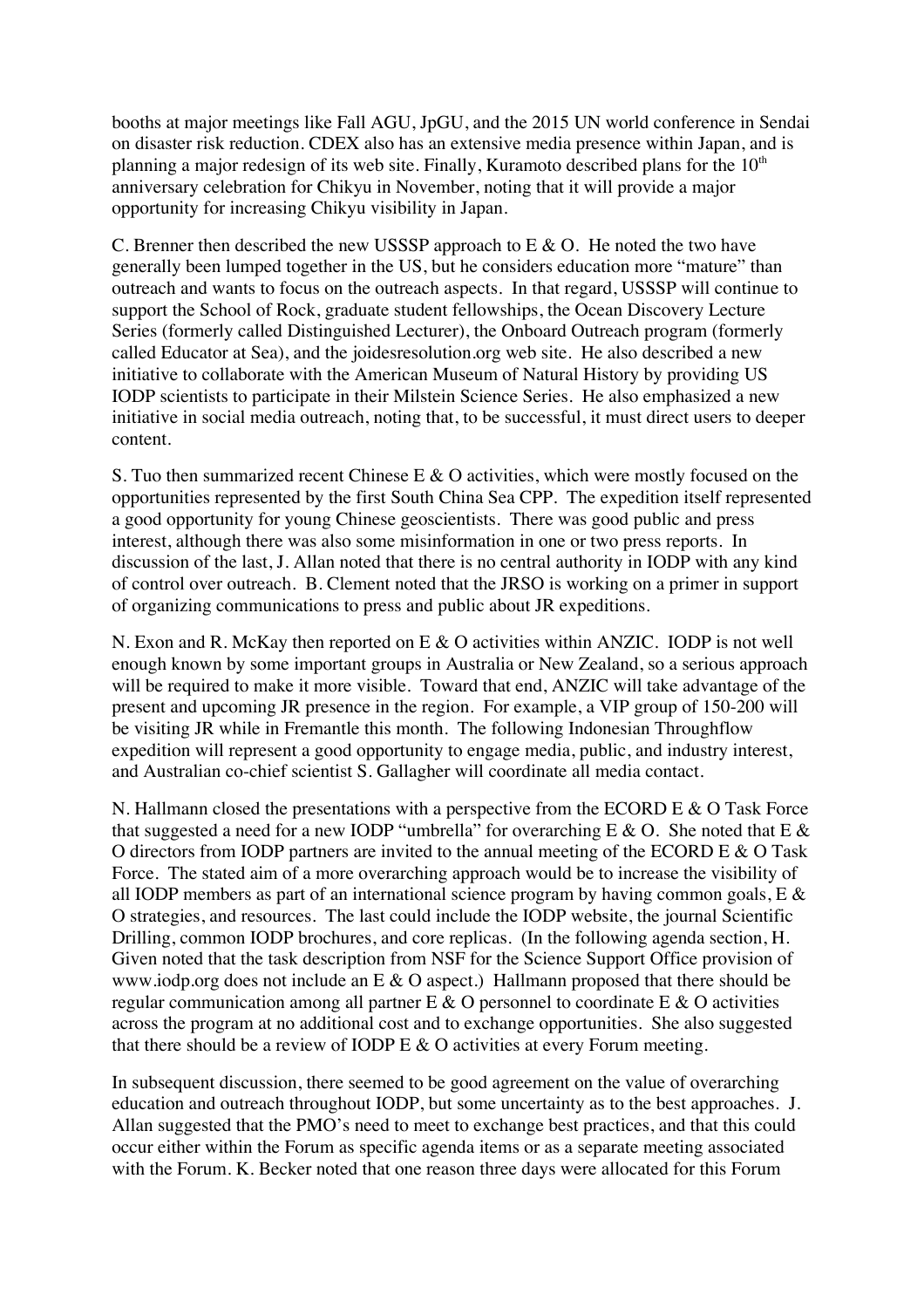meeting was for the possibility of a half-day PMO meeting, but after discussion with NSF and USSSP it was decided it was better to fold those agenda items into the full Forum meeting. There were differing opinions expressed as to whether separate PMO meetings would be required, but there was agreement that PMO-related agenda items should be included in the Forum agenda and that there should be opportunities at the Forum for the PMO's, platform Science Operators, and Science Support Office to exchange ideas and discuss issues regarding expedition staffing and panel nominations. C. Brenner highlighted the importance of continuing communication between meetings, plus sharing techniques as well as the message. N. Exon emphasized the use of two-page summaries, as are being produced by ANZIC, e.g., to highlight current IODP drilling in Australasia. J. Behrmann suggested that streamlining the E  $\&$  O communication process is important, and that the Forum could be a useful vehicle toward that end. S. Humphris endorsed the idea of a general IODP brochure, but noted that beyond that, approaches would probably be different in each IODP member country. The net outcome of the discussion was endorsement of the concept that each and every Forum meeting should include a major agenda item on education and outreach across IODP, regardless of whether PMO meetings are also reinstated. This was stated in the following consensus statement:

**Forum Consensus 15-05**: A thorough review of education and outreach activities across IODP should be a major agenda item for each future Forum meeting, with the aim of better coordination of these activities and identifying opportunities for collaboration.

#### **Agenda Item 9: Effectiveness of IODP web site**

The specific Forum mandate includes "fostering effectiveness of the IODP web site by working with the Support Office." At the first Forum meeting, participants registered a consensus of appreciation for the effectiveness of the site as transitioned by the Science Support Office (SSO) from the former host location at IODP-MI. At this meeting, SSO Director H. Given described a plan included in the FY16 SSO Program Plan approved by JRFB and NSF to revamp and simplify the site and upgrade the content management system. This is urgently required because the current content management system is obsolete and there is still too much unneeded or redundant content carried over from the old IODP. She reviewed the wording of the SSO cooperative agreement that describes the web site task, noting that it focuses on IODP planning and specifically does not include an E & O component. Formal approval of the site redesign plan rests with the JRFB, but Forum participants were in general agreement with the plan. In response to questions about preserving legacy documents from the old IODP, Given assured the Forum that an archive would be maintained of all the important 2003-2013 IODP documents.

#### **Agenda Item 10: Coordination among Facility Boards and Platform Providers**

The Forum mandate lists a number of aspects of coordination among Facility Boards and Platform Providers for which the Forum might want to comment. There were very few comments made about the listed matters, but this section of the agenda allowed for important discussion on two other important program-wide matters. The first was the impact on IODP of recent initiatives for data publishing when publishing scientific papers. B. Clement had introduced this at the May JRFB meeting, referring to a recent statement by the "Coalition on Publishing Data in the Earth and Space Sciences" that includes many prominent scientific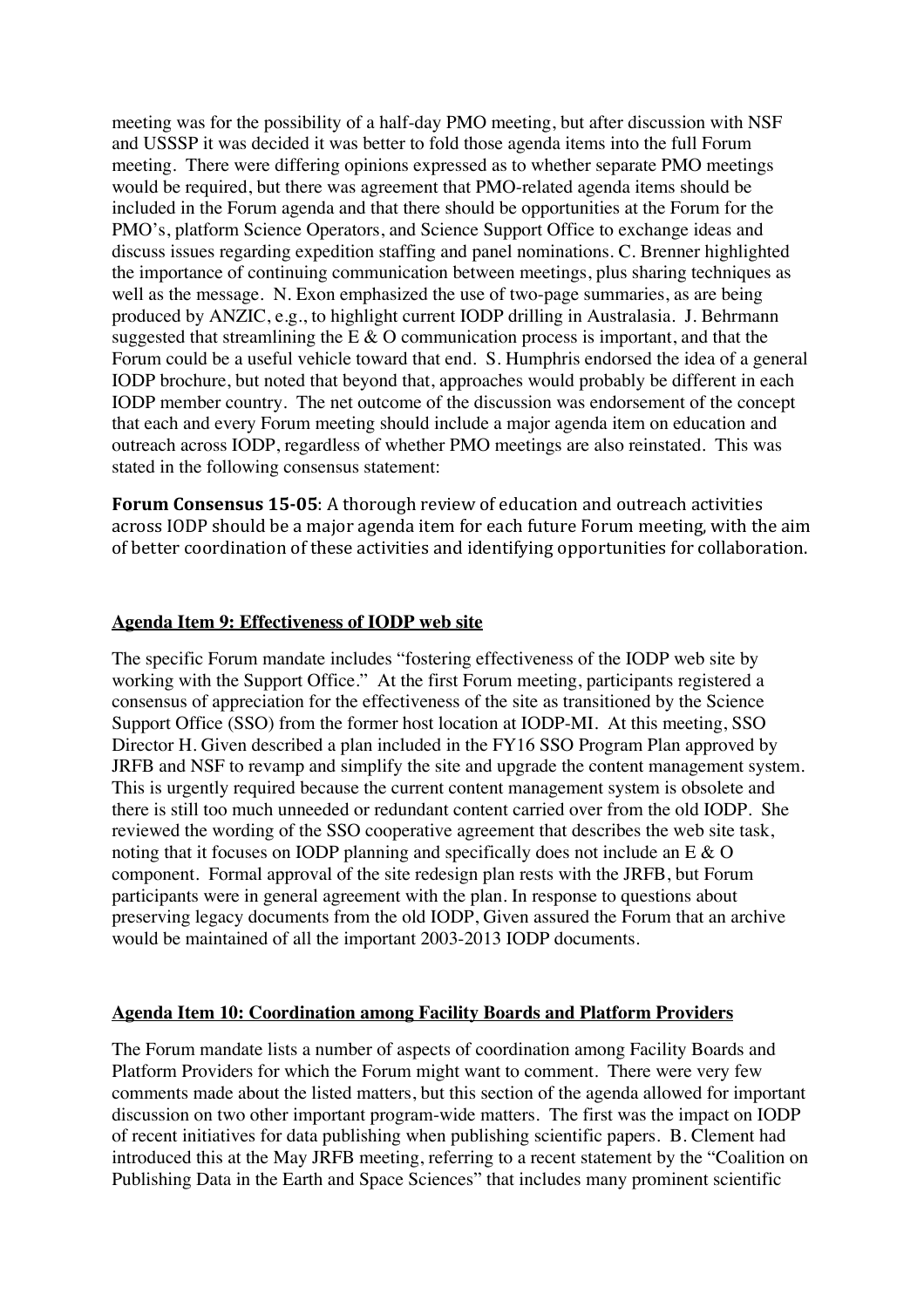publishers and organizations such as AGU and EGU (see www.copdess.org). He introduced it again at the Forum meeting, showing a summary table of eight standards and three levels of "Transparency and Openness Promotion" (TOP) guidelines recently published by Nosek et al in Science. He noted that, while ODP was an early leader in open data access, the new guidelines involve a significant new cost in terms of publishing data in machine-discoverable, "persistent" databases. He also noted that the JRSO has submitted a proposal with COL and LDEO to migrate to this kind of "deep" archive, but the long-term costs and implications for other Platform Providers need to be determined. The Forum was not well prepared to discuss this in any meaningful detail at this meeting, but resolved to revisit it at the next Forum meeting:

**Forum Action Item**: The next Forum meeting will include an update on the initiatives for open data publishing with respect to IODP data.

The other matter discussed under this agenda item was the difficulty in acquiring marine seismic data in support of IODP science, related to both funding limitations and increasingly strict regulations governing the use of sound at sea. The direct prompt for this discussion was a consensus statement registered at the SEP meeting the week before. At its first meeting, the Forum had discussed the funding aspect, particularly possibilities for IODP funding agencies to co-fund seismic data acquisition in support of IODP science. The outcome of that discussion was the realization that there are open avenues for funding agencies to provide such co-support as well as recent examples. However, it is not clear whether any such activities occurred in the year since the first Forum meeting. The SEP statement went further, highlighting not only funding issues but also the difficulties in working with environmental regulators in obtaining permissions to use sound sources at sea. It also suggested three specific IODP actions in the near future, but in a new program without a centralized IODP authority, it is not clear who might take such action on behalf of the program.

This matter generated considerable discussion over two days, particularly from the Forum members with experience in collecting marine seismic data. There was general agreement on the essential importance of seismic imaging in identifying viable targets for high-priority IODP science, as reflected in a consensus statement:

**Forum Consensus 15-06**: The Forum appreciates and seconds the SEP statement on marine seismic site survey data importance and acquisition challenges, and stresses the vital importance of the linkage between seismic data and drilling in IODP.

This was recognized as a rather general statement, and there was further discussion as to in what ways the Forum could be of more practical impact in improving the situation. The sense of the discussion was that the issues are serious in most IODP countries that have seismic capabilities, and that the Forum might be a suitable voice on behalf of all IODP. Hence the Forum will need to revisit this matter at its next meeting, and probably future meetings, so there was agreement to an action item to make it a focus of the next Forum meeting:

**Forum Action Item**: Progress toward addressing the challenges related to international coordination and acquisition of IODP-related seismic data will be an important focus at the 2016 Forum meeting.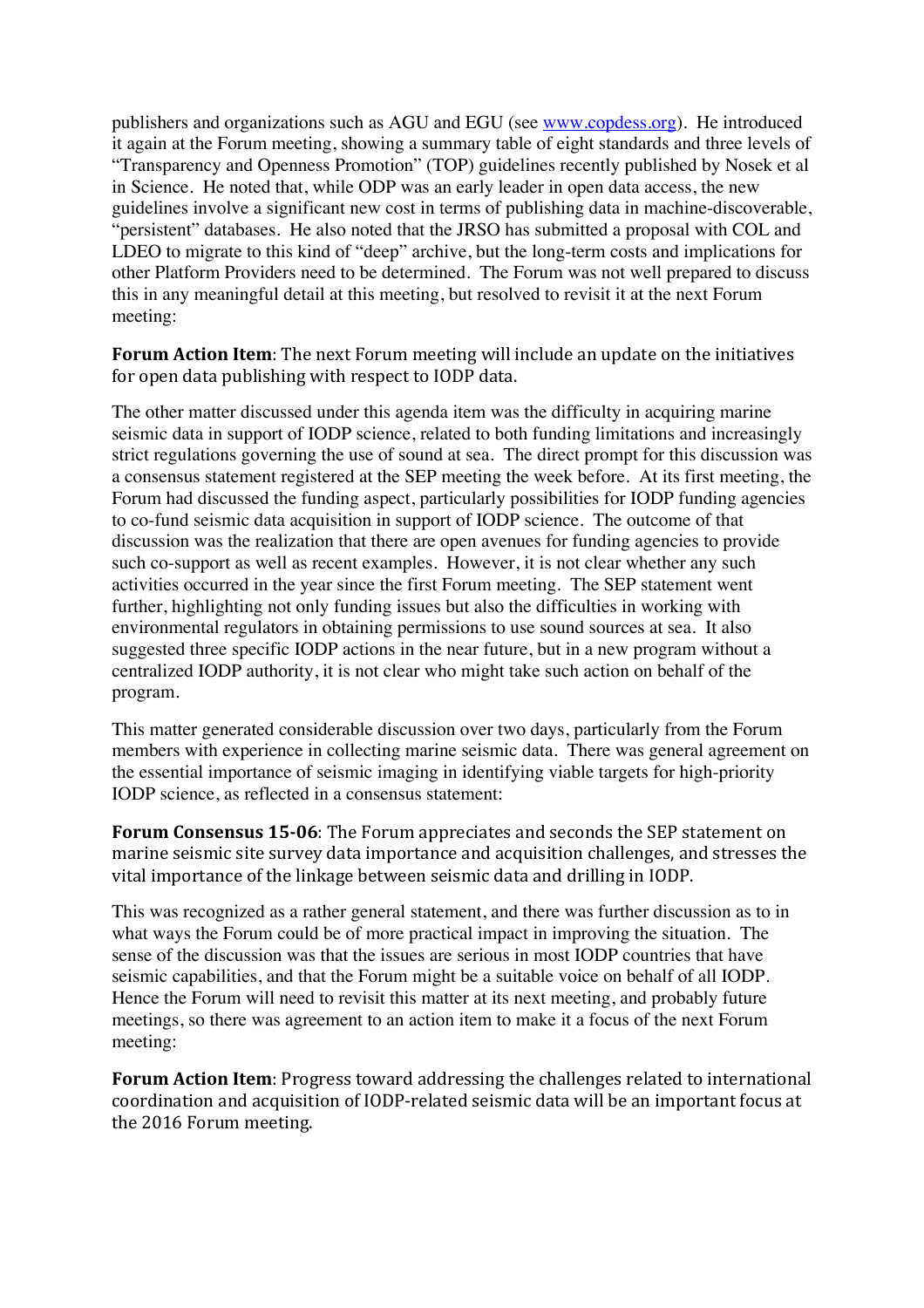### **Agenda Item 11: Collaboration with ICDP**

The first Forum meeting had suggested formation of a joint ICDP-IODP Working Group to develop procedures for joint evaluation of "amphibious drilling proposals" (ADP's) that require both onland and at-sea drilling to fully satisfy scientific objectives that cross the shoreline. That suggestion was seconded at the ICDP Executive Committee a month after the Forum, and the working group was formed over the summer, chaired by SEP member K. Miller. The Forum chair summarized the recommendations of the working group, which in the months before this Forum meeting had been reviewed and approved in principle by the SEP, all three IODP Facility Boards, and the ICDP Executive Committee and Assembly of Governors. These include all the policy-making bodies for both programs, so the procedures will be implemented in the coming year, but Becker requested a Forum endorsement as well. He outlined the recommended joint review procedures, which were designed not to require any major changes in normal processes or deadlines within either program. The working group recommended utilizing the normal ICDP process for starting with a workshop proposal to develop a full ADP. The workshop proposal would formally submitted to ICDP at its annual 15 January deadline, and forwarded to the SEP for an initial review much like a normal IODP pre-proposal. The intent of the SEP review would be to gauge IODP interest and provide recommendations for what would be required for a successful ADP from IODP perspective. The working group recommended that full ADP's should be submitted first to the 1 October IODP proposal deadline and then co-submitted to the 15 January ICDP deadline. This would allow for review at the January and possibly June SEP meetings, obtaining external IODP reviews if recommended by SEP, review at the spring ICDP Science Advisory Group (SAG) meeting, and early summer preparation of an integrated joint review statement by a subgroup of SEP and SAG members. Implementing this review process will require some flexibility in both programs, but as noted above, policy-making bodies of both programs have accepted the concept.

In discussion at the Forum, several concerns were expressed about exactly how some of the steps in the joint review process will be implemented. These were recognized as legitimate concerns, but the sense of the discussion was that they could be worked out as the first ADP's come in coordinated fashion through the two programs. The Forum agreed to a consensus of conceptual endorsement:

**Forum Consensus 15-07**: The Forum endorses in principle the plan for joint ICDP-IODP evaluation of Amphibious Drilling Proposals as approved by the three IODP Facility Boards and ICDP Executive Committee and Assembly of Governors.

Becker also noted that the working group had made some recommendations about actual implementation of an ADP once accepted for scheduling by both programs. These included: (1) joint staffing by ICDP and the relevant IODP Science Operator, (2) following IODP sample and data policies, (3) archiving ADP cores at the appropriate IODP repository, and (4) utilizing IODP-TAMU for project publications like other IODP expeditions. He noted that he had attended the ICDP Executive Committee a month earlier, where he presented these recommendations and a suggestion for formation of a joint four-person ICDP-IODP working group to formalize ADP implementation policies. For ICDP members on this working group, the suggestion was one executive committee or funding agency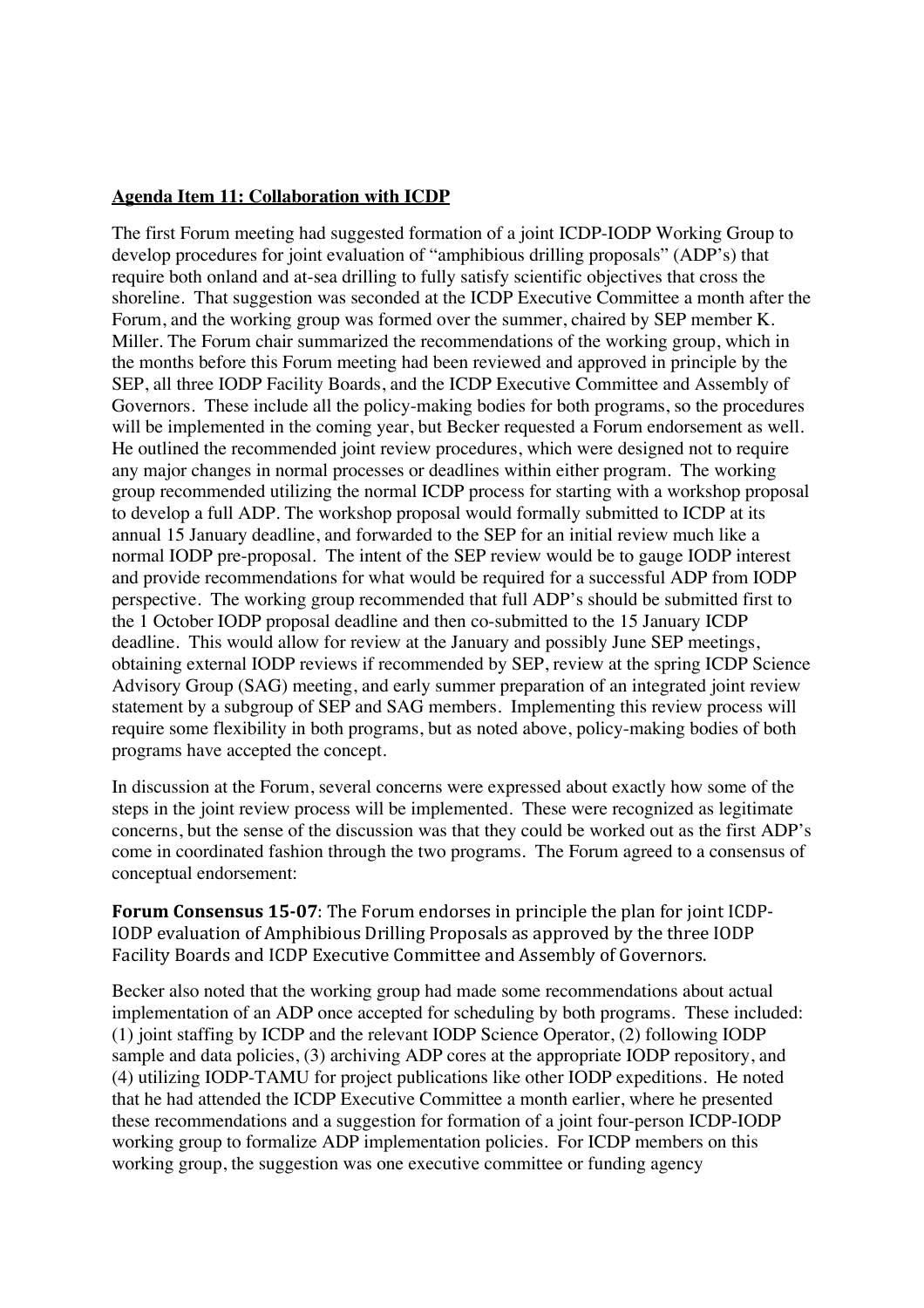representative plus U. Harms as head of the ICDP Operational Support Group (OSG). For IODP members the suggestion was for EMA and ESO representation given that the most ADP's will likely involve IODP MSP operationas: G. Camoin from EMA, and D. McInroy as head of operations for ESO. S. Kuramoto reported that the ICDP Executive Committee accepted this recommendation and nominated himself as the Executive Committee representative. Thus, this working group will begin to sort out implementation details, probably working by email.

Becker also mentioned that he had confirmed with the ICDP Executive Committee that they remained interested in continuing the joint ICDP-IODP-ANDRILL Scientific Drilling Town Hall at the next Fall AGU meeting, much as had been organized by USSSP, ICDP, and other entities for the 2014 Fall AGU meeting. C. Brenner indicated that USSSP is also interested and will work with appropriate ICDP and IODP personnel to plan the joint Town Hall for the 2015 Fall AGU meeting.

### **Agenda Item 12: Recommend Topics for Workshops**

The Forum mandate includes the right to recommend IODP workshops, even though the Forum itself controls no workshop funding. For the agenda materials for this meeting, the Forum chair had compiled a table of workshops conducted since 2011 in preparation for the 2013-2023 IODP. That table includes nearly 40 workshops with good coverage of the themes and challenges of the Science Plan. Earlier discussion under agenda items 5-7 had also indicated relatively good coverage of the Science Plan themes and challenges as represented by scheduled IODP expeditions and proposal pressure, and the SEP had not reported any need for proposal stimulation in any challenges. Thus, the chair submitted that there were no obvious deficiencies that would require Forum recommendations for workshops, but he asked for suggestions from the Forum participants. In the discussion, two specific suggestions were made, as follows. First, R. McKay indicated that there are plans to organize an Antarctic-Southern Ocean workshop to integrate planning for both IODP operations and sub-glacial drilling by other programs in the region. Second, it was suggested that the recent and upcoming IODP Asian and Indian Ocean monsoon drilling would probably justify a synthesis workshop, but P. Wang suggested an even more comprehensive workshop to integrate all global monsoon investigations. Both suggestions met with Forum support and a consensus endorsement:

**Forum Consensus 15-08:** The Forum endorses the suggestions by two of its members for potential IODP workshops in coming years. These are:  $(1)$  an Antarctic-Southern Ocean workshop to provide an integrated perspective on proposed IODP and sub-glacial drilling in the region, and  $(2)$  a Global Monsoon workshop to integrate results of monsoon investigations throughout the world with results of the recent and upcoming IODP Pacific and Indian Ocean monsoon drilling programs.

### **Agenda Item 14: Forum Terms of Reference**

A thorough review of the Forum Terms of Reference had been conducted at the first Forum meeting, resulting in some revisions and updates in the version now posted on www.iodp.org. At this meeting, the Forum reconsidered whether two years was a suitable length for the term of its Chair. After discussing several relevant factors, the Forum concluded that two years is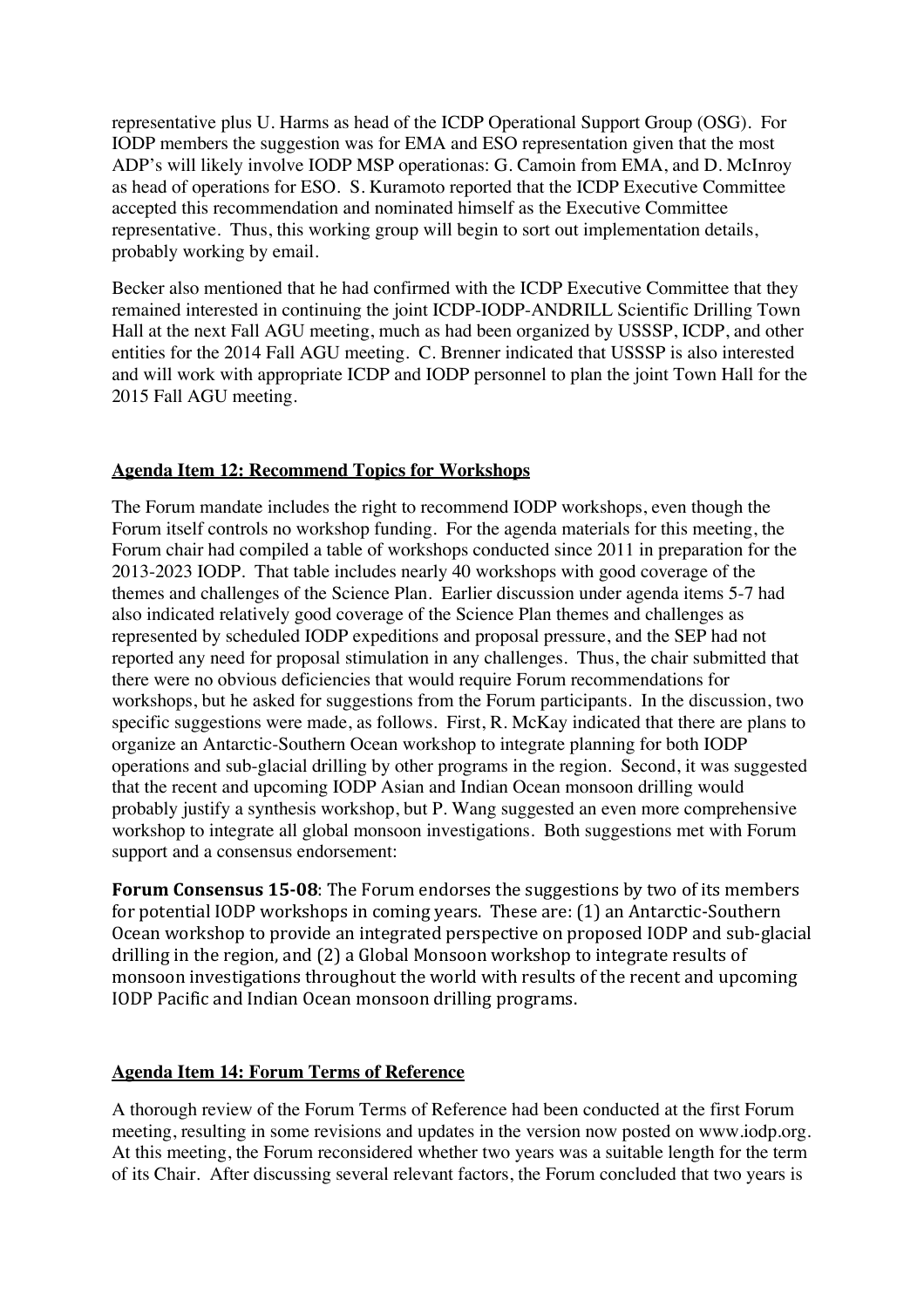a suitable term length, as long as procedures to select future chairs allowed for the new Chairdesignate to attend one Forum meeting before his or her term begins.

**Forum Consensus 15-09:** To ensure successful transition between Forum Chairs, the selection processes to name future Chairs should be conducted early enough to allow the Chair-designate to attend the final Forum meeting chaired by his or her predecessor.

### **Agenda Item 19: Future Meetings**

At the first Forum meeting the Chair suggested that, beginning with the 2016 Forum meeting, the usual time for annual Forum meetings should be moved to the early fall time period to be better sequenced with the SEP and FB meetings that will normally occur in the first half of the year. He also noted that, since the FB and SEP meetings have been and probably will continue to be held mostly in the US, Japan, and ECORD countries, Forum meetings represent the best opportunities for other partner countries to host major IODP meetings. For the 2016 Forum meeting, Brazil graciously offered to host. For future meetings, China and Japan both indicated interest in hosting; this will be discussed further at the 2016 Forum meeting.

**Forum Consensus 15-10:** The Forum gratefully accepts the generous offer by Brazil to host the third Forum meeting in Búzios near Rio de Janeiro, 21-23 September 2016.

### **Agenda Item 20: Final Consensus Items**

**Forum Consensus 15-11**: The IODP Forum extends special recognition to the dedicated service of four of its participants who are at their final Forum meetings and were especially influential in the successful start-up of the International Ocean Discovery Program. These are SEP co-chair Dick Kroon, and the inaugural chairs of the three Facility Boards: Susan Humphris for JR FB, Karsten Gohl for ECORD FB, and Gaku Kimura for Chikyu IODP Board. Dick's infectiously enthusiastic and perceptive evaluations of IODP drilling proposals set a very high standard for future SEP co-chairs. The steady, focused leadership of Susan, Karsten, and Gaku in establishing IODP policies and platform scheduling philosophies have set really strong models for continuing success by future Facility Board chairs.

**Forum Consensus 15-12:** The participants in the field trip would like to thank Richard Arculus and Kelsie Dadd for a wonderful tour of the south coast. In addition, thanks to Catherine Beasley for the very smooth logistical arrangements. The geology was fascinating, the scenery spectacular, the weather generally cooperative, and the kangaroos very entertaining. We were most impressed with the Kioloa Coastal Campus and all enjoyed our discussions around the bonfire and at dinner. We thank you for a memorable experience!

**Forum Consensus 15-13:** The Forum enthusiastically thanks the hosts of its second meeting, Neville Exon, Catherine Beasley, and ANZIC, for outstanding meeting arrangements. The meeting venue was exceptionally well suited for lively discussions, logistics were flawless, and the brisk weather was refreshing. The two meeting dinners provided excellent Australian cuisine and wines, as well as important opportunities for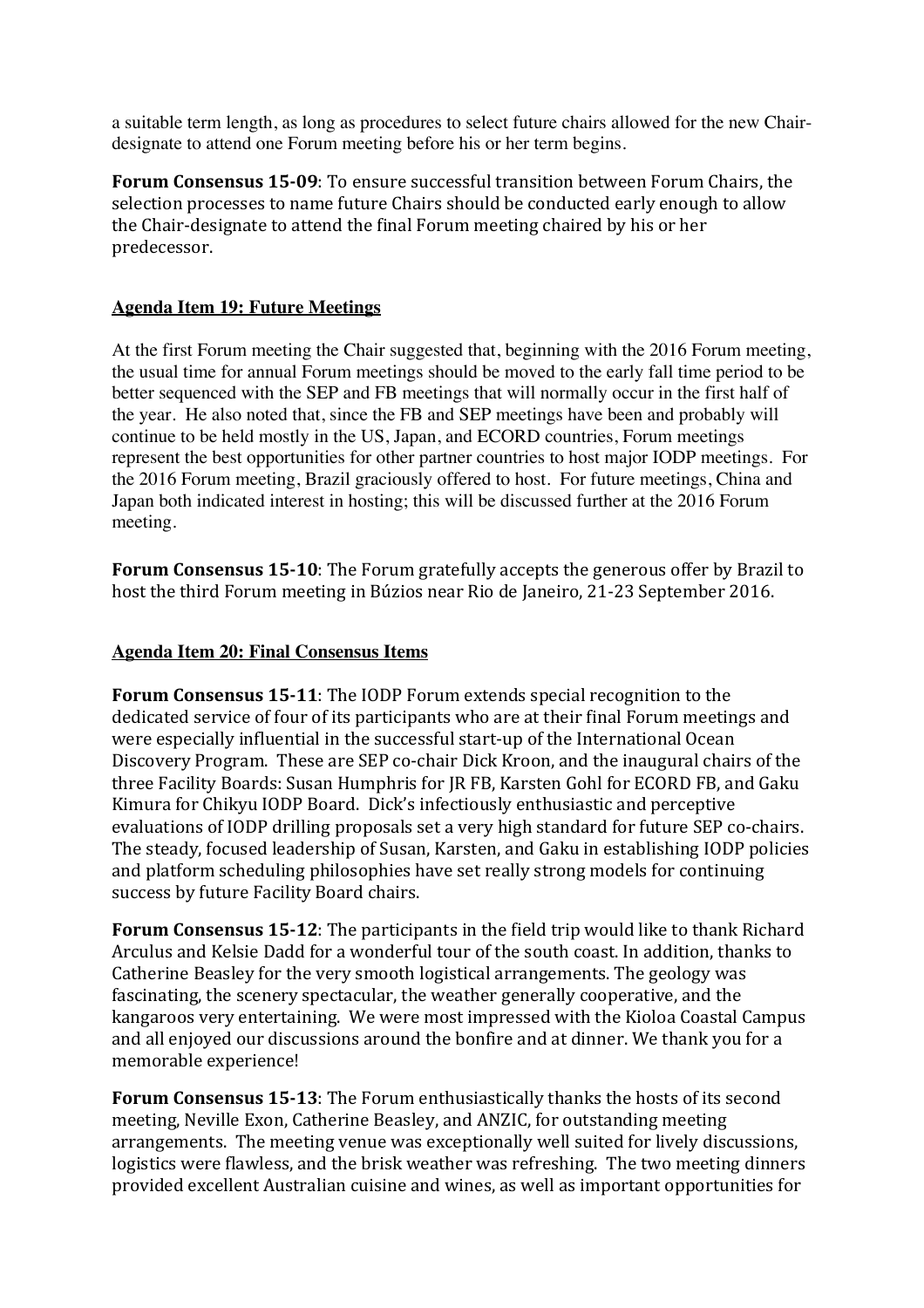Forum participants to engage ANZIC geoscientists and funding managers, and hopefully will help cement the prospects for a long-term renewal of the ANZIC partnership in IODP.

**Forum Consensus 15-14**: Forum participants profoundly thank our inaugural Chair, Keir Becker of the University of Miami. Keir's encyclopedic knowledge of scientific ocean drilling, his natural diplomatic approach to issues, and his commitment to understanding and implementing the Forum's complicated mandate, have been critical to the Forum's first two years. We say good-bye to his leadership, knowing full well that he will remain to be a wonderful custodian of IODP.